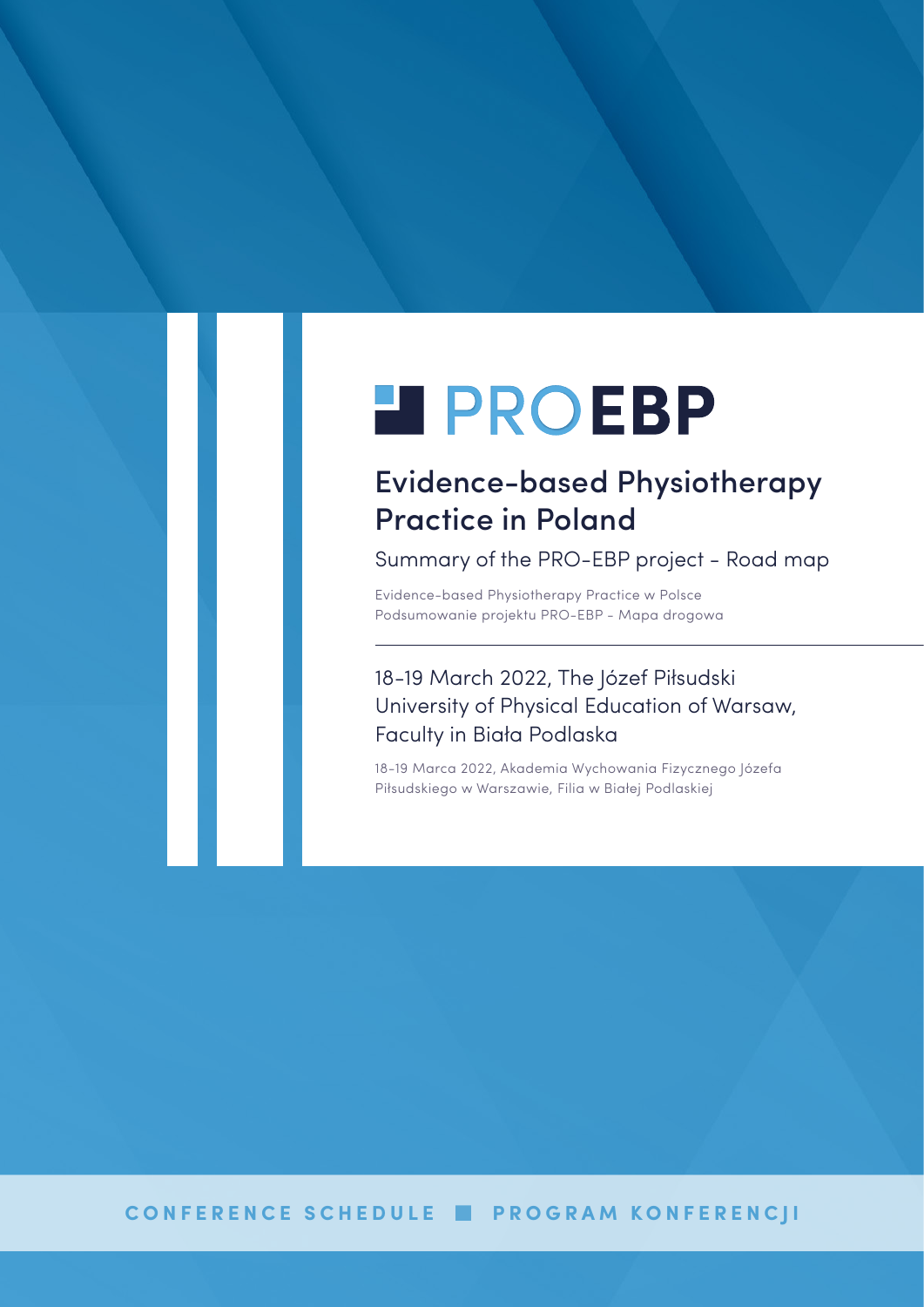

# **H** PROEBP

**Platforma promowania i upowszechniania praktyki zawodowej opartej na wiedzy naukowej**

Projekt realizowany i dofinansowany w ramach programu "Społeczna odpowiedzialność nauki" Ministra Edukacji i Nauki, SONP/SP/461408/2020.

Więcej informacji o projekcie

[pro-ebp.awf-bp.edu.pl](http://pro-ebp.awf-bp.edu.pl)

[www.facebook.com/proebp](http://www.facebook.com/proebp)

## DOŁĄCZ ONLINE

www.awf-bp.edu.pl/nauka/ [konferencje/miedzynarodowa](https://www.awf-bp.edu.pl/nauka/konferencje/miedzynarodowa-konferencja-pro-ebp/)konferencja-pro-ebp





Ministerstwo Edukacji i Nauki



partnerzy



partner naukowy konferencji

## **Physiotherapy Review**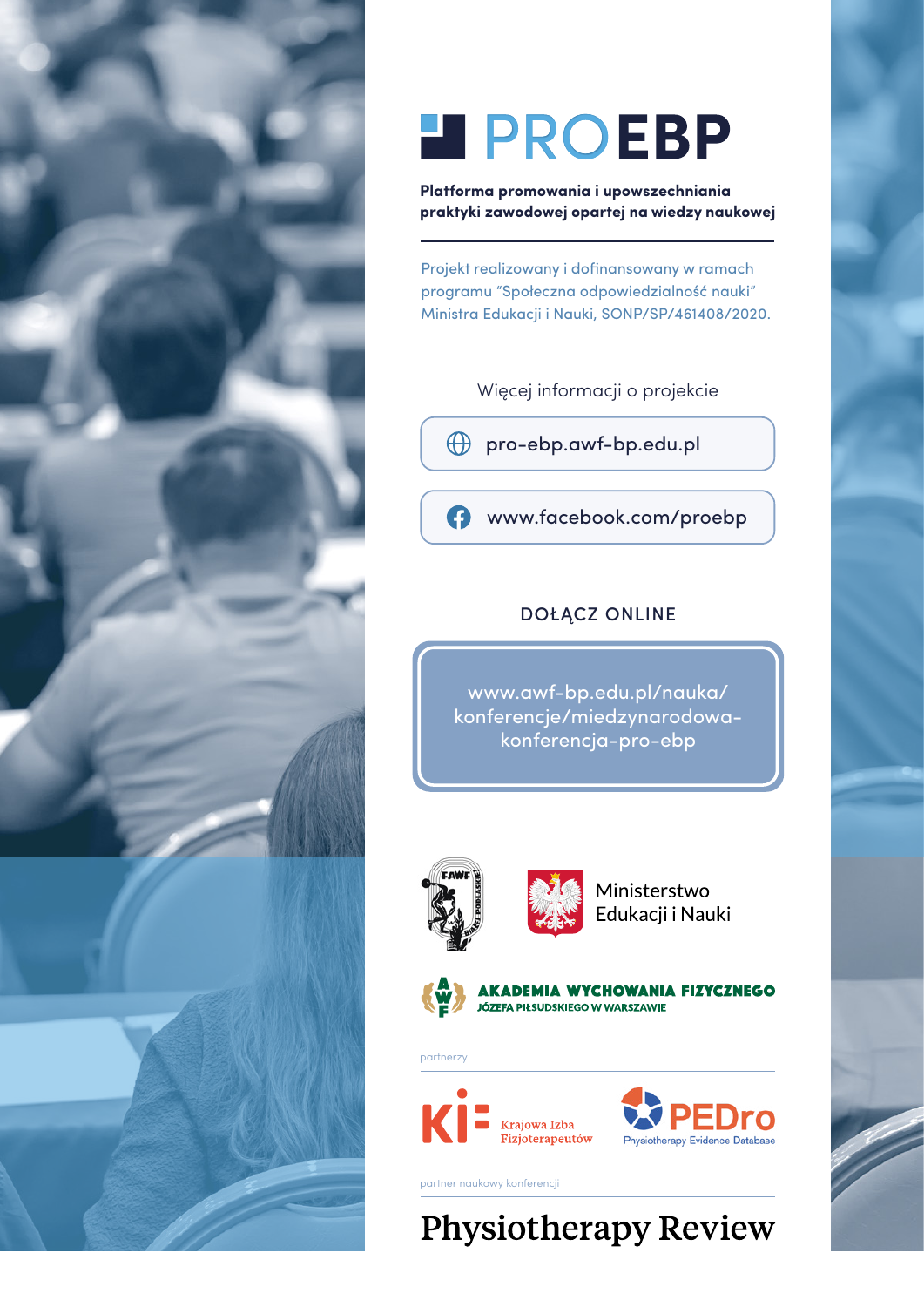## **SCIENTIFIC COMMITTEE | KOMITET NAUKOWY**

dr hab. prof AWF Maciej Płaszewski - przewodniczący dr hab. prof. AWF Hubert Makaruk - wiceprzewodniczący dr Zbigniew Wroński - wiceprzewodniczący prof. Bartosz Molik prof. Jerzy Sadowski prof. Jakub Taradaj dr hab. prof. UJ Małgorzata Bała clin. assoc. prof. Mark Elkins assoc. prof. Jitka Klugarova assoc. prof. Miloslav Klugar dr hab. prof. AWF Maciej Krawczyk assoc. prof. Anne Moseley dr Tracy Bury dr Elie Koueik dr Paweł Posadzki dr Robert Prill dr Ibtissam Saab

## **ORGANISING COMMITTEE | KOMITET ORGANIZACYJNY**

dr Martyna Jarocka - przewodnicząca, AWF BP dr Zbigniew Wroński - przewodniczący, KIF mgr Wioleta Chwalewska, AWF BP dr Dorota Drabarek, AWF BP mgr Weronika Grantham, AWF BP mgr Wojciech Komosa, KIF mgr Weronika Krzepkowska, KIF mgr Anna Kudelska-Huk, AWF BP mgr Katarzyna Maślanko, KIF mgr Wojciech Pawliczek, AWF BP dr Marcin Starzak, AWF BP mgr Beata Tyszkiewicz-Gromisz, AWF BP mgr Paweł Wiśniowski, AWF BP dr Dalia Woźnica, KIF prof. Maciej Płaszewski - koordynacja, AWF BP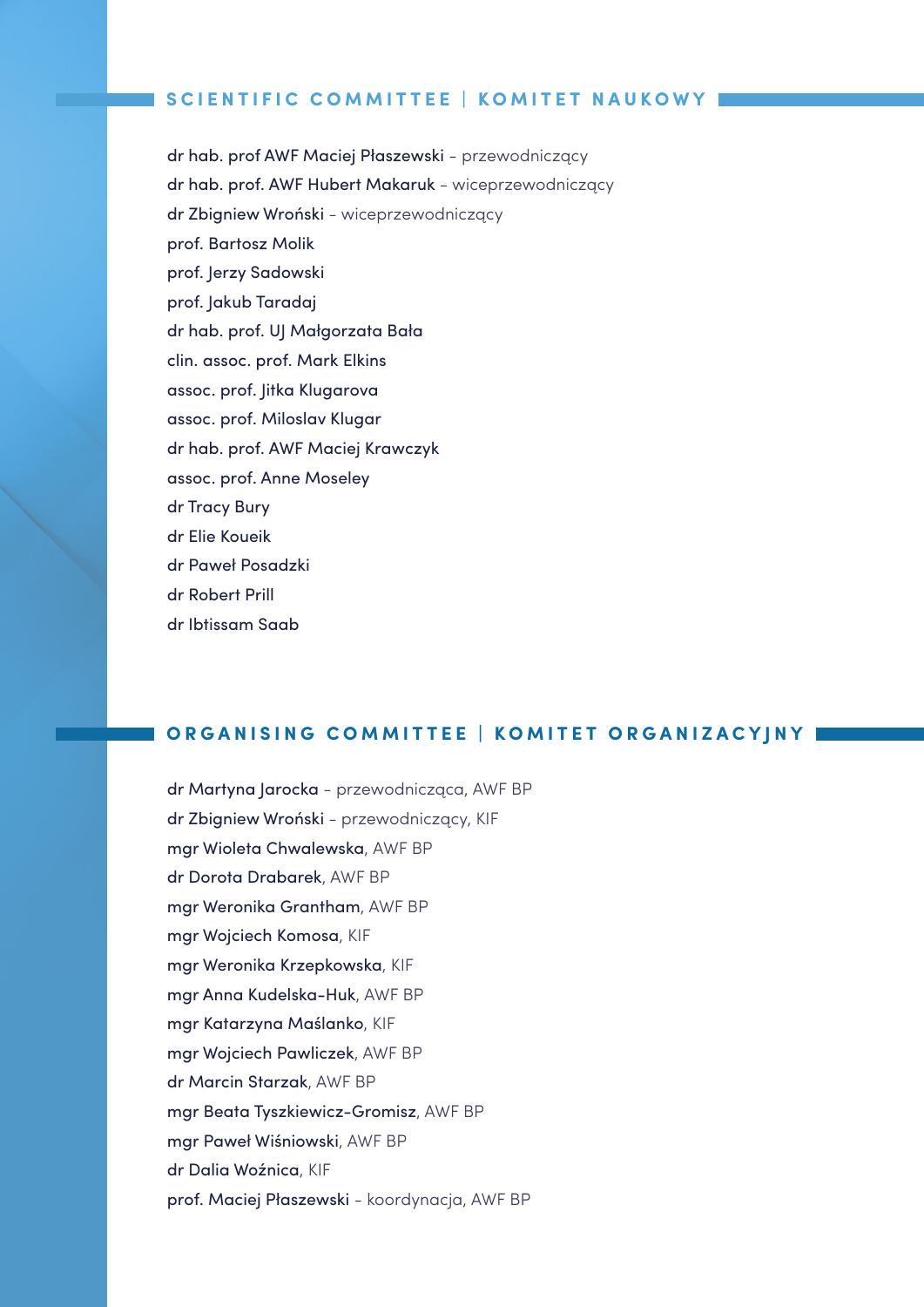**18 03** F**ri 10.00 Officials:**<br>University:

**D**

**A**

**Y**

**1**

## **OPENING**

**10.00**

University: Rector, Prof. Bartosz Molik; Vice-Rector, Prof. Jerzy Sadowski; Dean, Prof. Hubert Makaruk

Polish Chamber of Physiotherapists: President, Prof. Maciej Krawczyk, Vice-President for Education and Research, Dr Zbigniew Wroński

### **Organisers:**

Chair of the Rehabilitation Department, Prof. Maciej Płaszewski / Scientific Committee / Responsible for the PRO-EBP project

Vice-Dean for Rehabilitation Studies, Dr Martyna Jarocka / Organising Committee

## SESSION 1: **LET'S TALK ABOUT THE PRINCIPLES**

| 10.20 | Prof. MACIEJ PŁASZEWSKI                                                                                                                                                                                                                                    | <b>Evidence-based Practice: understandings</b><br>and misunderstandings.                                                                |  |
|-------|------------------------------------------------------------------------------------------------------------------------------------------------------------------------------------------------------------------------------------------------------------|-----------------------------------------------------------------------------------------------------------------------------------------|--|
|       | Chair, Department of Rehabilitation,<br>the Józef Piłsudski University of Phys-<br>ical Education, Warsaw, Faculty of                                                                                                                                      | Introduction to the conference and to the<br>discussion.<br>Evidence-based Practice: rozumienie i niepo-<br>rozumienia.                 |  |
|       | Physical Education and Health in Biała<br>Podlaska, Responsible for the PRO-                                                                                                                                                                               |                                                                                                                                         |  |
|       | EBP project                                                                                                                                                                                                                                                | Wprowadzenie do konferencji i do dyskusji.                                                                                              |  |
| 10.40 | <b>Dr TRACY BURY</b><br>Deputy Chief Executive Officer, World<br>Physiotherapy                                                                                                                                                                             | A twenty year reflection on Evidence-based<br>Physiotherapy and what the journey had<br>been like.                                      |  |
|       |                                                                                                                                                                                                                                                            | Refleksja o dwudziestu latach Evidence-ba-<br>sed Physiotherapy / fizjoterapii opartej na<br>danych z badań. Jak przebiegała ta podróż? |  |
| 11.00 | <b>Dr MARK ELKINS</b><br>Clinical Associate Professor Sydney<br>Medical School, University of Sydney;<br>Research Mentor, Sydney Local Health<br>District; Co-Director, Physiotherapy<br>Evidence Database; Scientific Editor,<br>Journal of Physiotherapy | How Polish physiotherapists and PEDro can<br>help each other even more.                                                                 |  |
|       |                                                                                                                                                                                                                                                            | Including an analysis of PEDro before and<br>after the Polish translation.                                                              |  |
|       |                                                                                                                                                                                                                                                            | lak polscy fizjoterapeuci i PEDro mogg sobie<br>nawzajem jeszcze bardziej pomagać.                                                      |  |
|       |                                                                                                                                                                                                                                                            | Analiza bazy PEDro przed i po opublikowaniu<br>jej polskiej wersji językowej.                                                           |  |
| 11.20 | <b>Prof. MACIEJ KRAWCZYK</b><br>President, the Polish Chamber of Phy-<br>siotherapists                                                                                                                                                                     | The impact of the establishment of the Polish<br>Chamber of Physiotherapists on the develop-<br>ment of the profession in Poland.       |  |
|       |                                                                                                                                                                                                                                                            | Wpływ ustanowienia Krajowej Izby Fizjotera-<br>peutów na rozwój zawodu w Polsce.                                                        |  |
|       | <b>DISCUSSION</b>                                                                                                                                                                                                                                          |                                                                                                                                         |  |
|       | A moderated panel discussion, with the contribution from the audience, incl. online,<br>leading towards conclusions and statements.                                                                                                                        |                                                                                                                                         |  |
|       | do konkluzji i stanowisk.                                                                                                                                                                                                                                  | Moderowana dyskusja panelowa, w udziałem uczestników, w tym online, prowadząca                                                          |  |

## **12.15 13.30**

**LUNCH**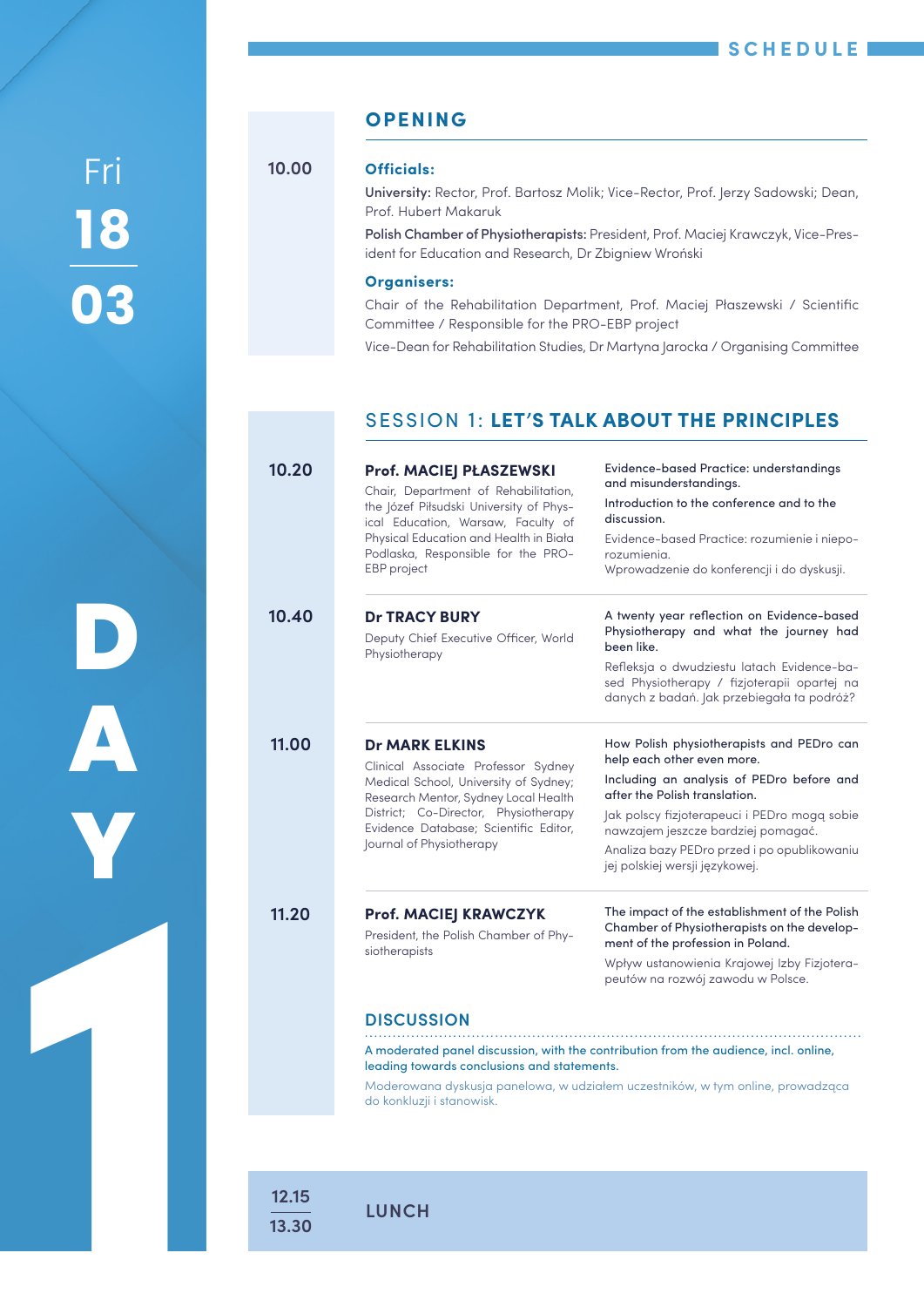**18 03** Fri

**D**

**Y**

**1**

**A**

## SESSION 2: **LET'S TALK ABOUT THE IMPLEMENTATION**

| 13.30 | Prof. MAŁGORZATA BAŁA<br>Head, Cochrane Poland, Head, Chair<br>of Epidemiology and Preventive Me-<br>dicine, Jagiellonian University Medi-<br>cal College, Cracow, Poland                                                                                                                                                                                               | The role of Cochrane in knowledge transla-<br>tion and in evidence implementation. Polish<br>experience.<br>Znaczenie organizacji Cochrane w transferze<br>wiedzy i w implementacji danych z badań<br>naukowych. Polskie doświadczenia.                                                                        |
|-------|-------------------------------------------------------------------------------------------------------------------------------------------------------------------------------------------------------------------------------------------------------------------------------------------------------------------------------------------------------------------------|----------------------------------------------------------------------------------------------------------------------------------------------------------------------------------------------------------------------------------------------------------------------------------------------------------------|
| 13.50 | <b>Prof. HUBERT MAKARUK</b><br>Dean, Faculty of Physical Education<br>and Health, University of Physical<br>Education, Warsaw, Faculty in Biała<br>Podlaska                                                                                                                                                                                                             | Analysing internal validity in primary studies<br>of resistance training: utilising PEDro Scale in<br>meta-research outside physiotherapy.<br>Analiza trafności wewnętrznej w badaniach<br>pierwotnych dotyczących treningu oporowe-<br>go: wykorzystanie skali PEDro w meta-bada-<br>niach poza fizjoterapią. |
| 14.10 | Dr ZBIGNIEW WROŃSKI<br>Vice-President for Education and Re-<br>search, Polish Chamber of Physiothe-<br>rapists                                                                                                                                                                                                                                                          | Physiotherapy guidelines for back pain: the<br>importance of patient education, the role of<br>the physiotherapist as educator.<br>Wytyczne fizjoterapii w bólach pleców: zna-<br>czenie edukacji pacjentów, rola fizjoterapeuty<br>jako edukatora.                                                            |
| 14.30 | Mgr WERONIKA KRZEPKOWSKA<br>Polish Chamber of Physiotherapists,<br>Consultant, World Health Organization<br>Mgr WERONIKA GRANTHAM<br>Józef Piłsudski University of Physical<br>Education, Warsaw, Faculty of Phy-<br>sical Education and Health in Biała<br>Podlaska<br><b>DISCUSSION</b><br>Conclusions, summing it up for the Day 1.<br>Wnioski, podsumowanie dnia 1. | Report from the national study of knowledge,<br>attitudes and behaviours towards EBP of<br>physiotherapists in Poland.<br>Sprawozdanie z ogólnopolskiego badania<br>wiedzy, postaw i zachowań fizjoterapeutów<br>w Polsce wobec EBP.                                                                           |
|       | THE STUDENTS' MUSIC BAND PERFORMANCE                                                                                                                                                                                                                                                                                                                                    |                                                                                                                                                                                                                                                                                                                |

Evening: **gala dinner**

VENUE: **[COURT-PALACE COMPLEX ROSKOSZ](http://roskosz.pl/?lang=en)**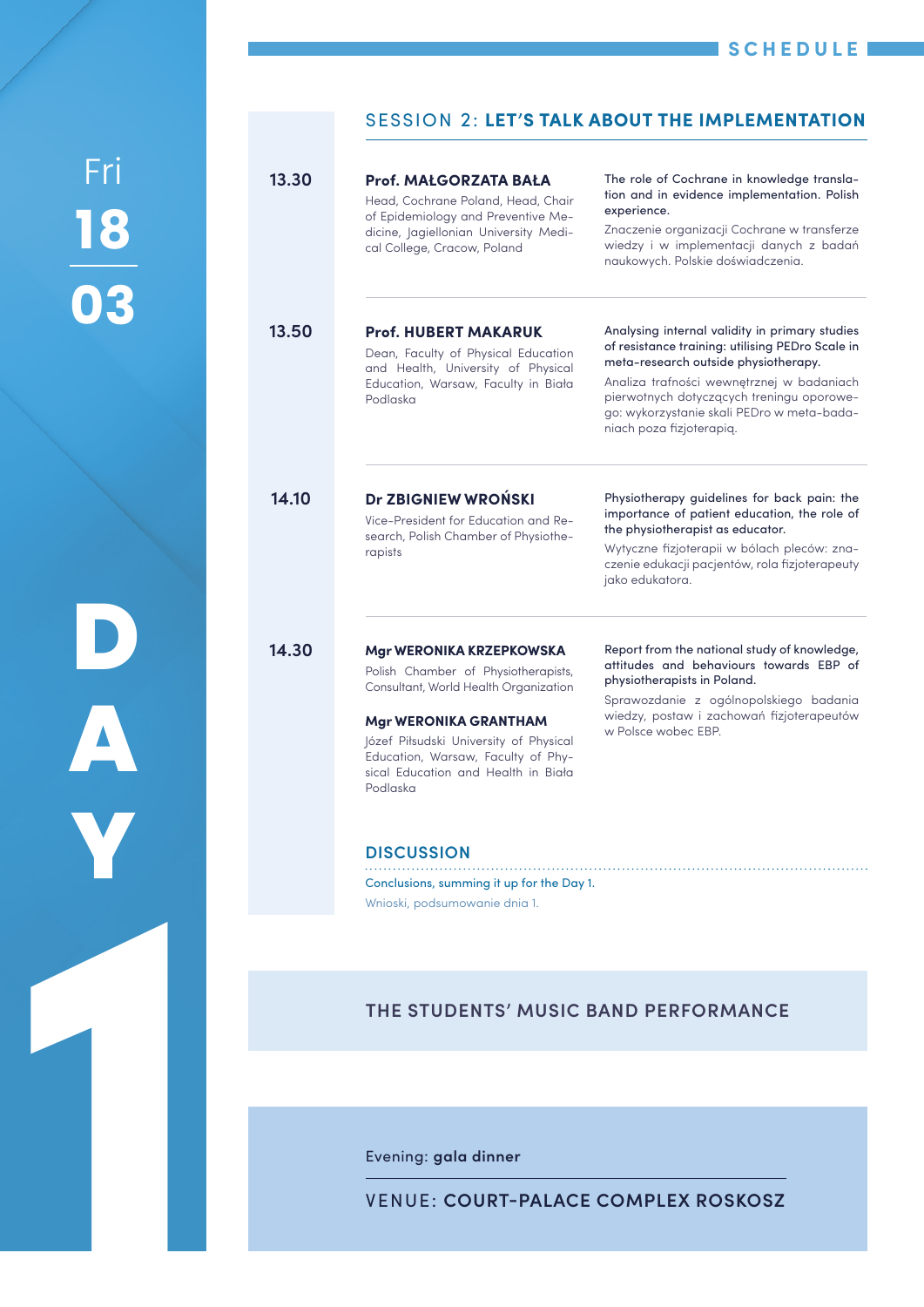## **SCHEDULE**

## A RECALL OF DAY 1: **LET'S KEEP TALKING ABOUT THE IMPLEMENTATION**

#### **Dr ROBERT PRILL 09.30**

Head of Research, Department for Orthopedics and Traumatology, University Hospital Brandenburg/Havel, Brandenburg Medical School, Evidence Implementation in Clinical Practice, project leader (EU grant, Erasmus+)

Methodological aspects for the implementation of EBP in physiotherapy – experienced barriers and facilitators.

Aspekty metodologiczne do wprowadzania EBP w fizjoterapii – doświadczone bariery i czynniki sprawcze.

#### **A/Prof. MILOSLAV KLUGAR 09.50**

Head, The Czech National Centre for Evidence-Based Healthcare and Knowledge Translation (Cochrane Czech Republic; The Czech Republic Middle European Centre for Evidence-Based Healthcare: The JBI Centre of Excellence; Masaryk University GRADE Centre), Faculty of Medicine, Masaryk University

International Evidence-based Healthcare Centres (Cochrane, JBI, GRADE) and national guideline project in the Czech Republic. Focus on synthesis, implementation and guideline fields.

Międzynarodowe ośrodki Evidence-based Healthcare (Cochrane, JBI, GRADE) i narodowy projekt tworzenia wytycznych w Republice Czeskiej. Aspekty dotyczące zagadnień syntezy, wprowadzania i wytycznych.

The role of GRADE in the development of trustworthy and usable guidelines. Polish experience. Znaczenie GRADE w tworzeniu wiarygodnych i stosowalnych wytycznych. Polskie doświad-

#### **Prof. MAŁGORZATA BAŁA 10.10**

Head, Cochrane Poland, Head, Chair of Epidemiology and Preventive Medicine, Jagiellonian University Medical College, Cracow, Poland

#### **A/Prof. JITKA KLUGAROVA 10.30**

Deputy Head, The Czech National Centre for Evidence-Based Healthcare and Knowledge Translation (Cochrane Czech Republic; The Czech Republic Middle European Centre for Evidence-Based Healthcare: The JBI Centre of Excellence; Masaryk University GRADE Centre), Faculty of Medicine, Masaryk University

Opportunities in physiotherapy evidence synthesis and implementation. The insight from The Czech Republic Evidence-based Healthcare Centres (Cochrane, JBI, GRADE).

Szanse dla badania i wprowadzania danych z badań naukowych w fizjoterapii. Wnioski z Ośrodków Evidence-based Healthcare Republiki Czeskiej (Cochrane, JBI, GRADE).

#### **Dr ELIE KOUEIK 10.50**

President, The Lebanese Order of **Physiotherapists** 

### **Dr IBTISSAM SAAB**

Vice president, The Lebanese Order of Physiotherapists, the founder and Head of the PT Department at Beirut Arab University

Evidence-based Practice in physiotherapy in Lebanon / Evidence-based Practice programme at the PT Department at Beirut Arab University.

Evidence-based Practice w fizjoterapii w Libanie / Program Evidence-based Practice na Wydziale Fizjoterapii Uniwersytetu Arabskiego w Beirucie.

## LET'S TALK ABOUT **RESEARCH-INFORMED PRACTICE**

czenia.

#### **Dr SZCZEPAN WIECHA 11.20**

University of Physical Education, Warsaw, Faculty in Biała Podlaska Risk of Bias Assessment in Prediction Model Studies. Assumptions, possibilities and applicability in physiotherapy.

Ocena ryzyka błędów systematycznych w badaniach modeli predykcyjnych. Założenia, możliwości i stosowalność w fizjoterapii.

# **19 03** Sa

**D Y A**

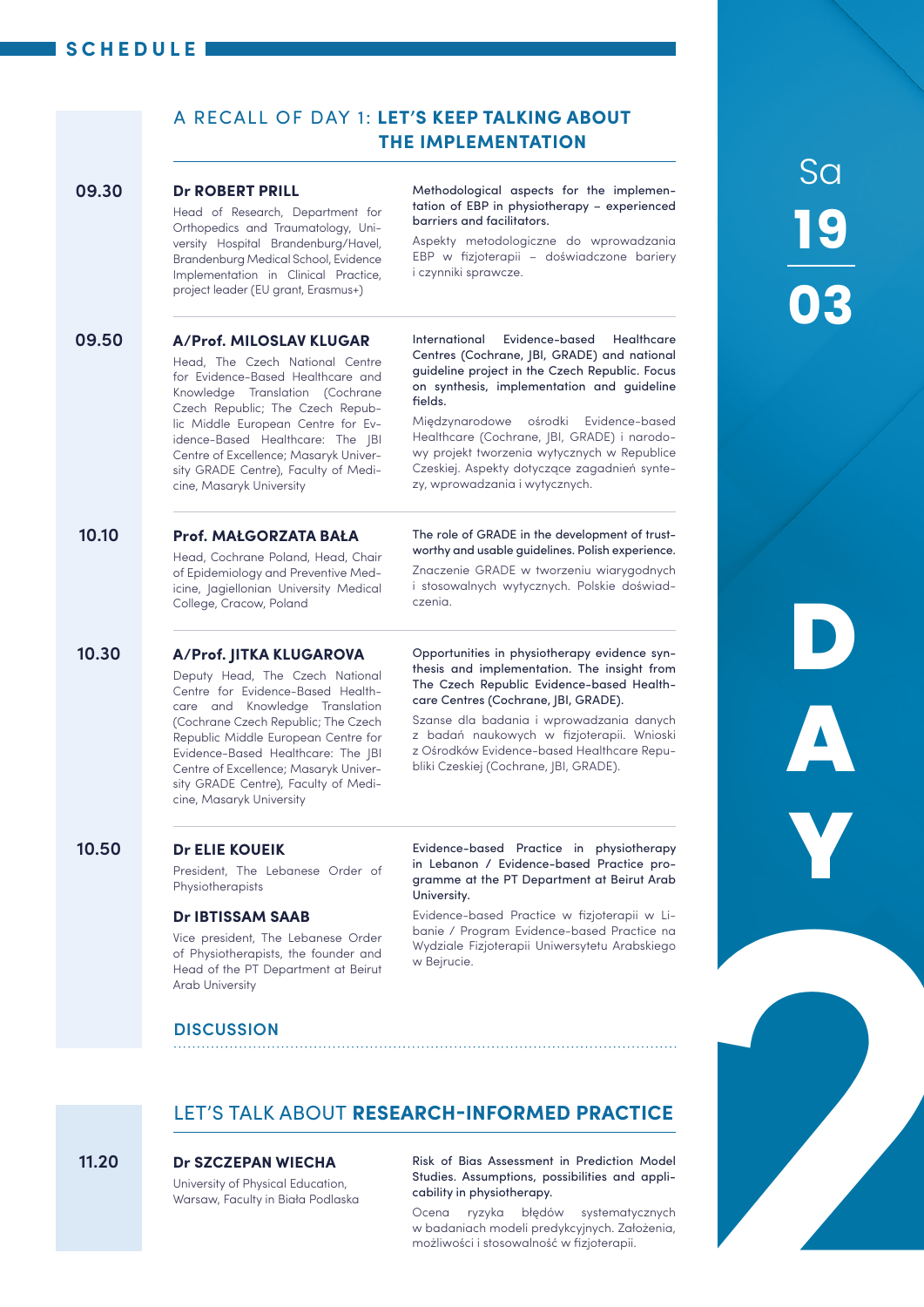## **SCHEDULE**

|       | <b>Mgr KAMIL ADAMIEC</b><br>Independent practitioner,<br>PEDro rater                                   | Polish RCTs at the PEDro Database and their<br>ratings with the PEDro scale. Insights from<br>a PEDro Rater.                                                                                                                                                                          |  |  |
|-------|--------------------------------------------------------------------------------------------------------|---------------------------------------------------------------------------------------------------------------------------------------------------------------------------------------------------------------------------------------------------------------------------------------|--|--|
|       |                                                                                                        | Polskie publikacje badań RCT w bazie danych<br>PEDro i ich wartość w skali PEDro. Wnioski oce-<br>niającego PEDro.                                                                                                                                                                    |  |  |
| 11.40 | <b>MARCIN BŁASZCZ</b><br>Doctoral student, Cracow University<br>of Physical Education                  | Example of the transfer of evidence into prac-<br>tice: a pilot study with implementation of an<br>original multimedia self-management inter-<br>vention in post-stroke rehabilitation.<br>Przykład transferu danych z badań do praktyki:<br>badanie pilotażowe z implementacją samo- |  |  |
|       | <b>DISCUSSION</b>                                                                                      | dzielnej interwencji z wykorzystaniem multime-<br>diów w rehabilitacji poudarowej.                                                                                                                                                                                                    |  |  |
|       |                                                                                                        |                                                                                                                                                                                                                                                                                       |  |  |
|       |                                                                                                        |                                                                                                                                                                                                                                                                                       |  |  |
|       | LET'S LISTEN TO THE STUDENTS                                                                           |                                                                                                                                                                                                                                                                                       |  |  |
|       | Students engaged in the PRO-EBP Project                                                                |                                                                                                                                                                                                                                                                                       |  |  |
|       |                                                                                                        |                                                                                                                                                                                                                                                                                       |  |  |
| 12.00 | <b>JAGODA CHMIEL</b>                                                                                   | Kurs stosowania skali PEDro – jak zostałam<br>oceniającym PEDro.                                                                                                                                                                                                                      |  |  |
|       | Doctoral student, Cracow University<br>of Physical Education                                           | The PEDro Scale training - how I have become<br>a PEDro rater.                                                                                                                                                                                                                        |  |  |
| 12.10 | <b>KACPER MYSZKA,</b>                                                                                  | Piąty Kongres Regionu Europejskiego World Phy-<br>siotherapy – jak EBP występowało w kongresie.                                                                                                                                                                                       |  |  |
|       | <b>ANNA MARTYNIUK</b><br>University of Physical Education,<br>Warsaw, Faculty in Biała Podlaska        | World Physiotherapy - how EBP was reflected<br>in the congress.                                                                                                                                                                                                                       |  |  |
| 12.20 | <b>DOMINIKA SACHARUK,</b>                                                                              | 5th European Congress of the Europe Region<br>Aktywność w tworzeniu polskiej wersji bazy da-                                                                                                                                                                                          |  |  |
|       | <b>PRZEMYSŁAW PIETRUCZUK</b><br>University of Physical Education,<br>Warsaw, Faculty in Biała Podlaska | nych PEDro i w blogu Students4BestEvidence.<br>PEDro Database Polish translation and Stu-<br>dents4BestEvidence blog activities.                                                                                                                                                      |  |  |
|       | <b>DISCUSSION</b>                                                                                      |                                                                                                                                                                                                                                                                                       |  |  |

**19 03** Sa

**D**

**Y**

**A**

**12.45 13.30**

**LUNCH**

## LET'S LISTEN TO **THE RESEARCHERS AND PRACTITIONERS**

Praktycy / naukowcy prezentują omówienia międzynarodowych wytycznych praktyki fizjoterapeutycznej

Practitioners / researchers presenting summaries of international CPGs for physiotherapists

#### **Dr DANIEL KARASZEWSKI 13.30**

Uniwersyteckie Centrum Kliniczne Warszawskiego Uniwersytetu Medycznego, Klinika Kardiochirurgii

Omówienie wytycznych Komitetu Doradczego ds. Wytycznych i Protokołów (GPAC) Kolumbii Brytyjskiej dotyczących postępowania w nadciśnieniu tętniczym (2020). **2**

A summary of clinical guidelines: management of hypertension; Guidelines and Protocols Advisory Committee. British Columbia Guidelines 2020.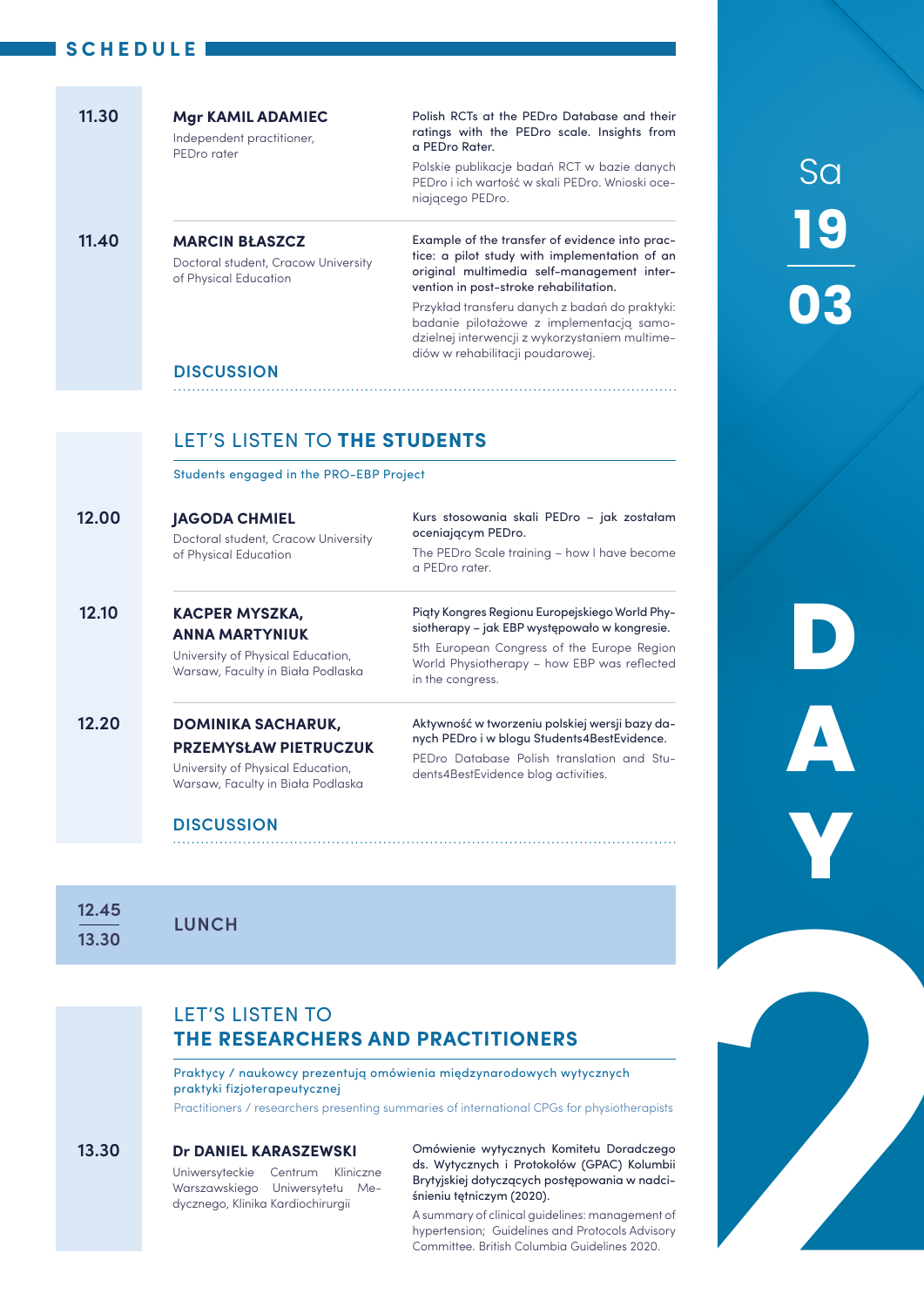|       | 13.40                                                                      | Mgr JOANNA TOKARSKA<br>Krajowa Izba Fizjoterapeutów, Dział<br>do Spraw Międzynarodowych, prakty-<br>kująca fizjoterapeutka neurologiczna<br>z ponad 20-letnim doświadczeniem | Omówienie wytycznych praktyki klinicznej<br>amerykańskiego towarzystwa fizjoterapii<br>postępowania fizjoterapeutycznego do-<br>poprawy funkcji lokomotory-<br>tyczącego<br>cznych w stanie przewlekłym po udarze<br>mózgu, niekompletnym uszkodzeniu rdze-                                                                                                                                                                                                                                                                                                                 |                         |
|-------|----------------------------------------------------------------------------|------------------------------------------------------------------------------------------------------------------------------------------------------------------------------|-----------------------------------------------------------------------------------------------------------------------------------------------------------------------------------------------------------------------------------------------------------------------------------------------------------------------------------------------------------------------------------------------------------------------------------------------------------------------------------------------------------------------------------------------------------------------------|-------------------------|
|       |                                                                            |                                                                                                                                                                              | nia kręgowego oraz po urazach czasz-<br>kowo-mózgowych.<br>A summary of clinical guidelines: Clinical<br>Practice Guideline to Improve Locomotor<br>Function Following Chronic Stroke, Incom-<br>plete Spinal Cord Injury, and Brain Injury. J<br>Neurol Phys Ther. 2020 Jan;44(1):49-100.                                                                                                                                                                                                                                                                                  | <b>Sa<br/>19<br/>03</b> |
|       | 13.50                                                                      | <b>Mgr WIOLETA CHWALEWSKA</b><br>Wydział Wychowania Fizycznego<br>i Zdrowia w Białej Podlaskiej, Akade-<br>mia Wychowania Fizycznego w War-<br>szawie                        | Omówienie wytycznych praktyki klinicznej<br>- wytyczne Akademii Fizjoterapii Dziecięcej<br>Amerykańskiego Towarzystwa Fizjoterapii<br>postępowania fizjoterapeutycznego u dzie-<br>ci z zaburzeniami koordynacji rozwojowej<br>$(DCD)$ .<br>A summary of clinical guidelines: Physical<br>Therapy Management of Children With De-<br>velopmental Coordination Disorder: An Evi-<br>dence-Based Clinical Practice Guideline From<br>the Academy of Pediatric Physical Therapy of<br>the American Physical Therapy Association.<br>Pediatr Phys Ther. 2020 Oct;32(4):278-313. |                         |
|       | 14.00                                                                      | Mgr GRZEGORZ SZLACHTA<br>Akademia Wychowania Fizycznego<br>im. Jerzego Kukuczki w Katowicach,<br>Instytut Fizjoterapii i Nauk o Zdrowiu                                      | Omówienie wytycznych praktyki klinicznej<br>- Profilaktyka urazów stawu kolanowego<br>i więzadła krzyżowego przedniego oparta<br>na ćwiczeniach. Wytyczne praktyki klinicznej<br>powiązane z ICF. Akademia Fizjoterapii Or-<br>topedycznej i Amerykańska Akademia Fizjo-<br>terapii Sportowej.<br>A summary of clinical guidelines: Exer-<br>cise-based knee and anterior cruciate liga-<br>ment injury prevention.   Orthop Sports Phys<br>Ther. 2018;48(9):A1-A42.                                                                                                        |                         |
|       | 14.10                                                                      | <b>Dr MARCIN STARZAK</b><br>Wydział Wychowania Fizycznego<br>i Zdrowia w Białej Podlaskiej, Akade-<br>mia Wychowania Fizycznego w War-<br>szawie<br><b>DISCUSSION</b>        | Omówienie przeglądu tematycznego doty-<br>czącego postępowania fizjoterapeutyczne-<br>go w tendinopatii więzadła rzepki (kolano<br>skoczka).<br>A summary of an evidence review: Physio-<br>therapy management of patellar tendinopa-<br>thy (jumper's knee). Journal of Physiotherapy,<br>2014, 60(3), 122-129.                                                                                                                                                                                                                                                            |                         |
|       |                                                                            |                                                                                                                                                                              |                                                                                                                                                                                                                                                                                                                                                                                                                                                                                                                                                                             |                         |
| 14.30 | <b>CLOSING OF THE CONFERENCE</b><br>Take-home messages / final conclusions |                                                                                                                                                                              |                                                                                                                                                                                                                                                                                                                                                                                                                                                                                                                                                                             |                         |
|       |                                                                            | <b>FORMULATION OF FURTHER GOALS AND ACTIONS:</b><br><b>THE ROADMAP</b>                                                                                                       |                                                                                                                                                                                                                                                                                                                                                                                                                                                                                                                                                                             |                         |
|       |                                                                            |                                                                                                                                                                              |                                                                                                                                                                                                                                                                                                                                                                                                                                                                                                                                                                             |                         |

## **DISCUSSION**

### **CLOSING OF THE CONFERENCE**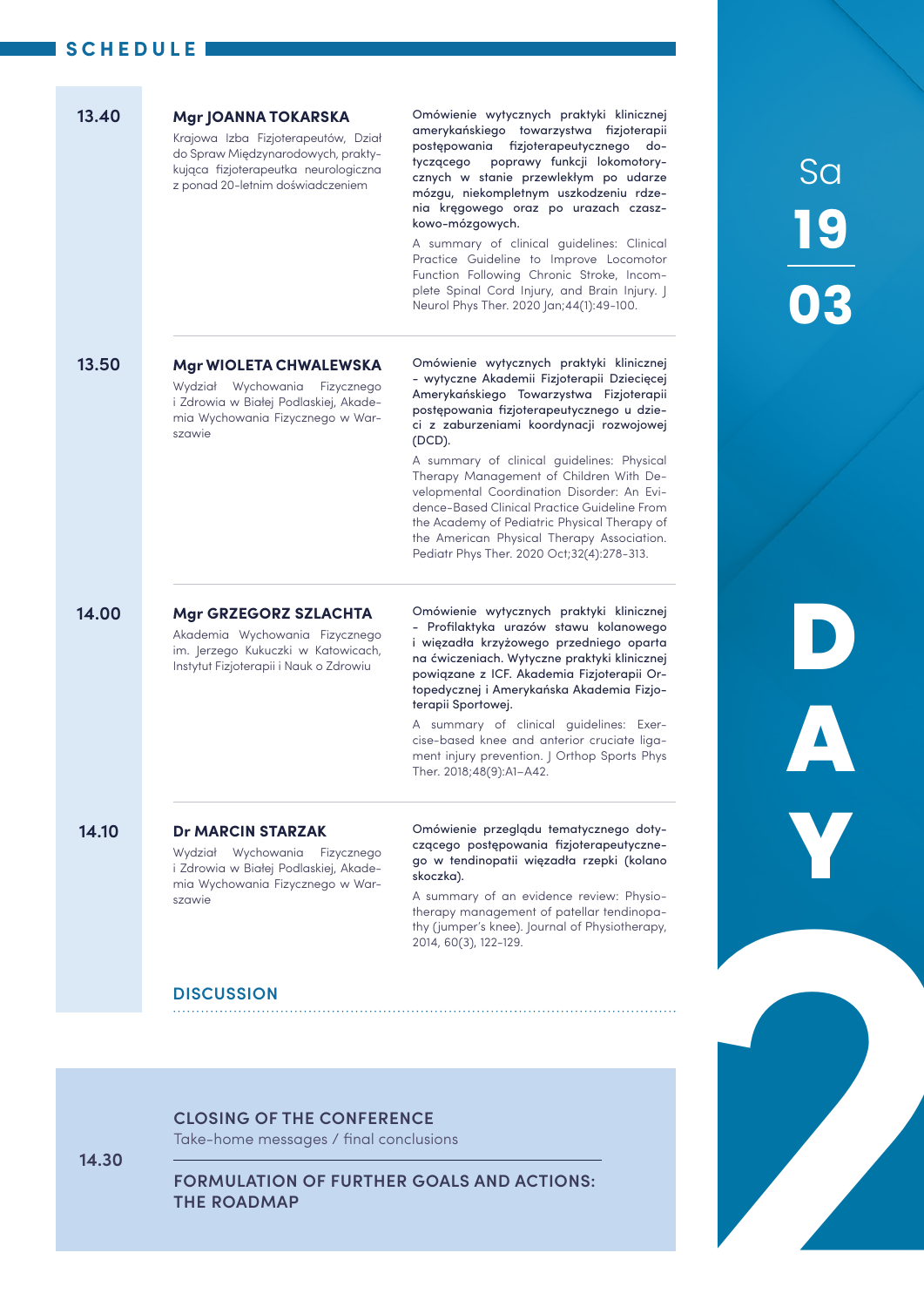

"Knowing is not enough, we must apply.

## Willing is not enough, we must do."

## **J.W. Goethe,**

Motto to The Sicily statement on evidence-based practice, 2006

"Nie wystarczy wiedzieć, musimy stosować.

Nie wystarczy chcieć, musimy działać."

**J.W. Goethe,**

Motto do The Sicily statement on evidence-based practice, 2006